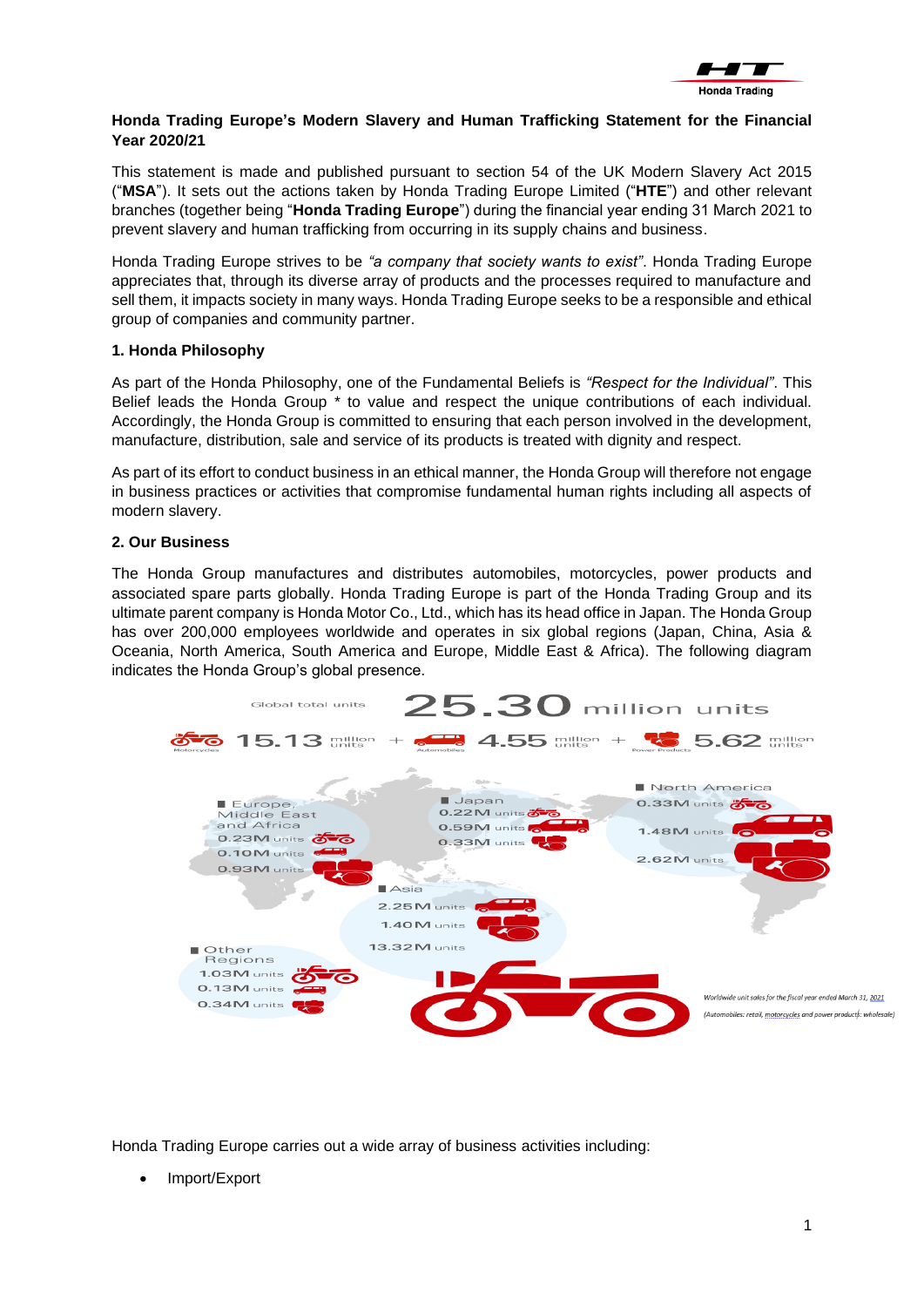

- distribution;
- sales and;
- logistics services

As a result of Honda Trading Europe's diverse operations and product base, it has a very complex supply chain with suppliers of goods and services based in the UK and all over the world. For example, in respect of the manufacture of a car (which can contain in the order of 2,500 sub-assemblies/ 30,000 components) each component will have a number of tiers of supply and for a complex part, may contain up to 40 tiers of supply.

# **3. Supply Chain**

Although each supplier has its own approach and responsibility towards running its business ethically, Honda Trading Europe will not tolerate modern slavery in its business or supply chain. It endeavours to ensure its suppliers are equally committed to preventing modern slavery as Honda Trading Europe is and encourages them to have suitable measures in place to prevent and detect such situations. Measures that Honda Trading Europe has taken, or plans to take, are set out below.

## (a) Honda Supplier Sustainability Guidelines ("**Sustainability Guidelines**")

The Honda Group issued Sustainability Guidelines, which set out minimum expectations towards suppliers on business ethics, working conditions and human rights and also aligned with the JAMA *"Supplier Corporate Social Responsibility Guidelines"*

Through these Sustainability Guidelines, Honda Trading Europe seek to ensure that all their suppliers share the Honda Group's values and take a zero-tolerance approach to modern slavery by making it clear that the Honda Group will not allow any unlawful business practices including:

- use of child labour;
- use of non-conflict free smelters;
- human trafficking;
- workers receiving less than minimum wage;
- work hours exceeding legal limits; and
- forced or compulsory labour.

Honda Trading Europe sent a communication to all of its existing direct and indirect suppliers, which included a copy of the Sustainability Guidelines. Suppliers were asked to read the Sustainability Guidelines and to confirm, by signing a "Sustainability Acknowledgement Declaration", that they had understood and accepted: (a) the content; and (b) that Honda would not tolerate action contrary to their guidance.

A similar communication including a copy of the Sustainability Guidelines is sent by Honda Trading Europe to all of its new direct suppliers. Where suppliers have not signed a Sustainability Acknowledgment Declaration, Honda Trading Europe will follow-up with suppliers to understand their reasons including whether they have, and commit to follow, their own guidelines or code of conduct.

## (b) Supplier Contracts

Honda Trading Europe is determined to ensure its suppliers comply with the MSA and puts contractual obligations on its suppliers to ensure that modern slavery is not present in its supply chain. Honda Trading Europe has continued this activity and ensured that all MSAs with new suppliers include contractual provisions that prevent modern slavery.

All new contracts and all contract renewals between Honda Trading Europe and direct suppliers which are governed by English law include specific anti-slavery clauses. These clauses:

• prohibit the supplier from engaging in any modern slavery practice (as defined by the MSA);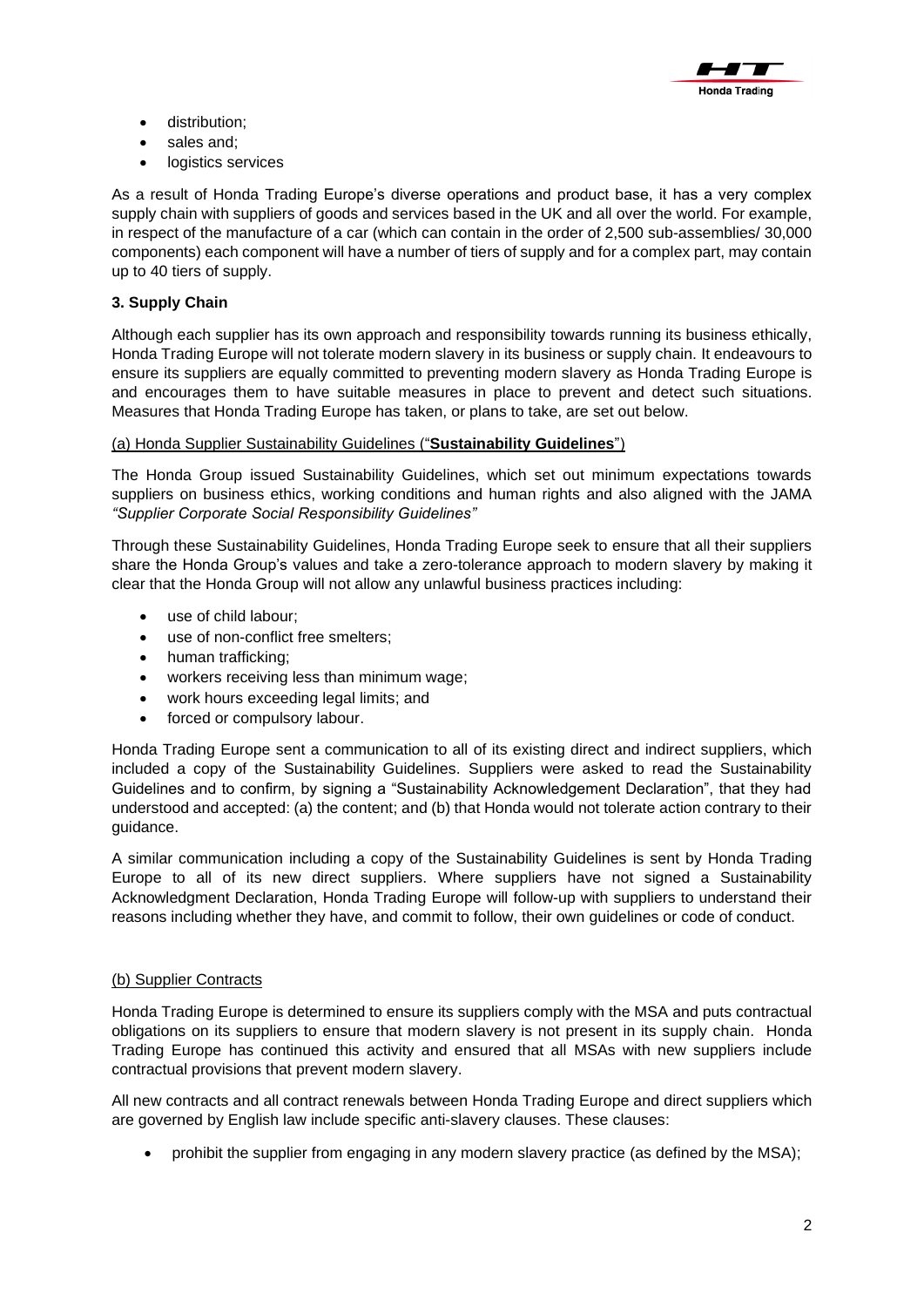

- require the supplier to report any incidents or suspected incidents of modern slavery to Honda Trading Europe; and
- require the supplier to take any remedial action required by Honda Trading Europe to remedy any modern slavery practices found within its supply chain.

If the supplier fails to comply with the anti-slavery clauses, then HTE may terminate the contract with that supplier.

# (c) Potential New Suppliers

Honda Trading Europe draws attention to its ethical approach, including its approach to modern slavery, to potential new suppliers when tendering for new products and services. This ensures new suppliers are made aware at an early stage of the expectations and obligations Honda Trading Europe will place on them if they are successful in bidding to be one of its suppliers.

### (d) Conflict Minerals

Honda Group has recognised that there is a high incidence of human rights violations (including modern slavery) in connection with the supply of conflict minerals. Since 2013, Honda Group have issued an annual survey to their suppliers, which seeks to confirm the origin of conflict minerals in order to improve knowledge of Honda Group's supply chain and encourage responsible sourcing. Honda Group issue the survey specifically to their Tier 1 suppliers who are then requested to cascade the survey through their supply chain to smelter level. Honda Motor Co., Ltd report the results from these surveys annually to the U.S. Securities and Exchange Commission and have made them available online (for a copy of the Honda Group's most recent report please click [here\)](https://global.honda/investors/library/cmr.html).

### (e) Supplier Ethics Line

Launched by Honda Trading Europe in March 2019, the Supplier Ethics Line provides a method for all suppliers of HTE to report (anonymously, if they wish) any suspected breach of the Sustainability Guidelines, or any other unethical conduct, so that HTE can take appropriate remedial action.

Details of the Supplier Ethics Line are included in the Sustainability Acknowledgement Declaration (referred to at Section 3(a), above),

The Supplier Ethics Line is checked regularly, and any reported incidents are dealt with on a confidential basis and reported to the HTE Compliance & Ethics Committee. We are pleased to confirm that there have been no ethical concerns regarding modern slavery reported during the last year.

## **4. Internal Measures**

#### (a) Honda Trading's Code of Conduct

Honda's Code of Conduct applies to all Honda Group personnel.

First published in 2003, the Code of Conduct requires Honda Group personnel to act in a way which allows Honda to strengthen its position as *"a company that society will want to exist"*. Honda's Code of Conduct is publicly available for download on its global website (for a copy of the Honda's Code of Conduct, please click [here\)](https://global.honda/content/dam/site/global/about/cq_img/codeofconduct/pdf/HondaCodeofConduct_en.pdf)

Specifically, the Code of Conduct requires all Honda Group personnel to:

- ensure that their relationships and activities comply with applicable laws, rules and regulations, and the common sense of the community in which they operate;
- understand and abide by the words as well as the spirit of applicable laws and regulations, stay informed of relevant revisions to applicable laws and regulations and take necessary courses of action;
- whenever violations of laws and regulations or the risk of such an occurrence is noticed, report to or consult with their supervisor or the legal department; and
- respect human rights, and not treat any person in an unjust way.